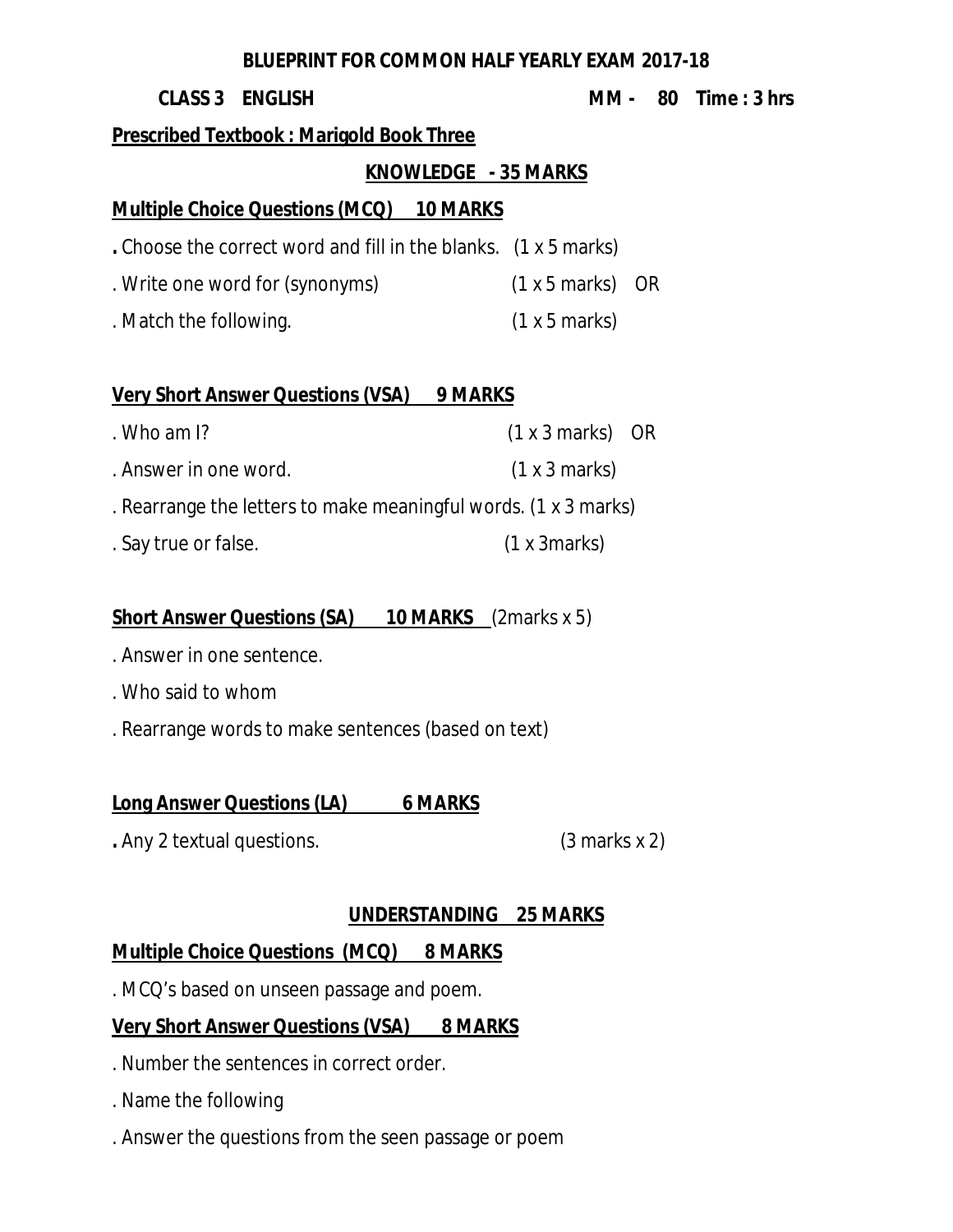#### **Short Answer Questions (SA) 9 MARKS**

. Letter Writing. (5 marks) OR . Write story with the given outline. (5 marks) . Picture composition with helpbox/clues. (4 marks) OR . Look at the picture and complete the following sentences. (4 marks)

#### **APPLICATION 20 MARKS**

#### **Multiple Choice Questions (MCQ) 6 MARKS**

- . Eg. The opposite of "in" is -----
- . Choose the right word from the brackets Eg. (Can, Cannot)
- . Circle the odd one

#### **Very Short Answer Questions (VSA ) 7 MARKS**

- **.** Punctuation
- . Matching animals & their sounds, homes, community helpers
- . Add '-ful', '-ish', '-ly', and make words and fill in the blanks.
- . Make two words from the single word given
- . Write full forms of –
- . Put sentences in correct order (Number them)

#### **Short Answer Questions (SA) 7 MARKS**

- **.** Make 4 sentences using the words in the help box.
- . Adjectives.

. Pick the rhyming words and pair them in the space below (Same can be done with opposites).

. Complete the sentences (if only I were--------)

\*\*\*\*\*\*\*\*\*\*\*\*\*\*\*\*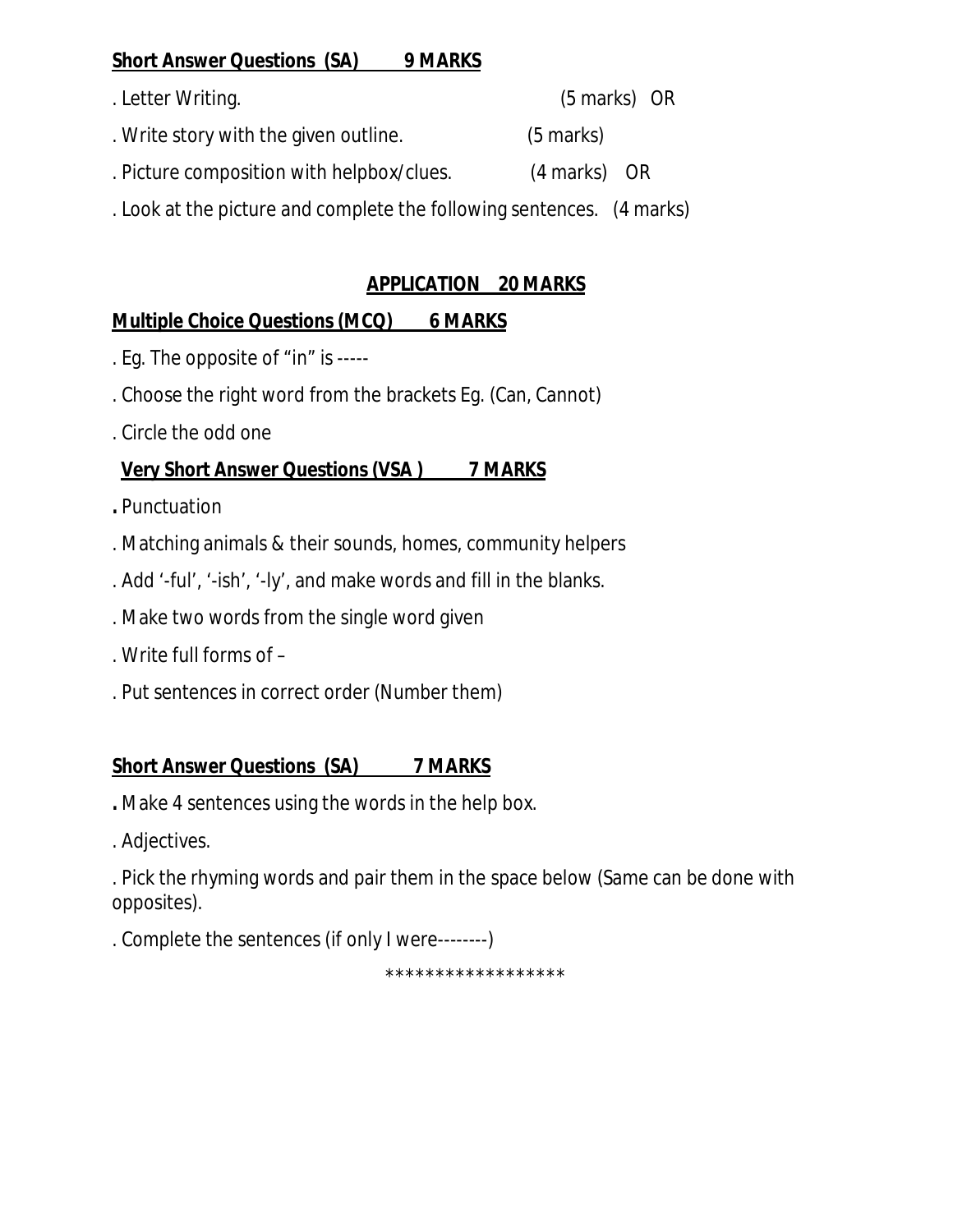#### BLUEPRINT FOR COMMON HALF YEARLY EXAM 2017-18

# **CLASS 4 ENGLISH MM - 80 Time :3 Hrs. Prescribed Textbook : Marigold Book Four KNOWLEDGE - 35 MARKS Multiple Choice Questions (MCQ) 10 MARKS .** Choose the correct word and fill in the blanks. (1 x 5 marks) . Write one word for (synonyms) (1 x 5 marks) OR . Match the following. (1 x 5 marks)

#### **Very Short Answer Questions (VSA) 9 MARKS**

| . Who am $\mathsf{I}$ ?                                            | $(1 x 3 marks)$ OR |
|--------------------------------------------------------------------|--------------------|
| . Answer in one word.                                              | (1 x 3 marks)      |
| . Rearrange the letters to make meaningful words. (1 x 3 marks) OR |                    |
| . Say true or false.                                               | (1 x 3 marks)      |
| . Who said to whom.                                                | (1 x 3 marks)      |

#### **Short Answer Questions (SA) 10 MARKS**

- . Answer in one sentence. (2 x 3 marks)
- Eg. Actions that make people happy.
- . Replace the bold words with the word from the quiver and rewrite.(2 x 2mks)

#### **OR** Service Service Service Service Service Service Service Service Service Service Service Service Service Service Service Service Service Service Service Service Service Service Service Service Service Service Service S

- . Here is a word. Write words related to it. Eg. clock (2 x 2marks) OR
- . Frame question using 'Why' (2 x 2marks)

# **Long Answer Questions (LA) 6 MARKS**

- **.** Any 2 textual questions. (3 x 2marks) OR
- . Arrange the sentences in the proper order according to the story.(3 x 2marks)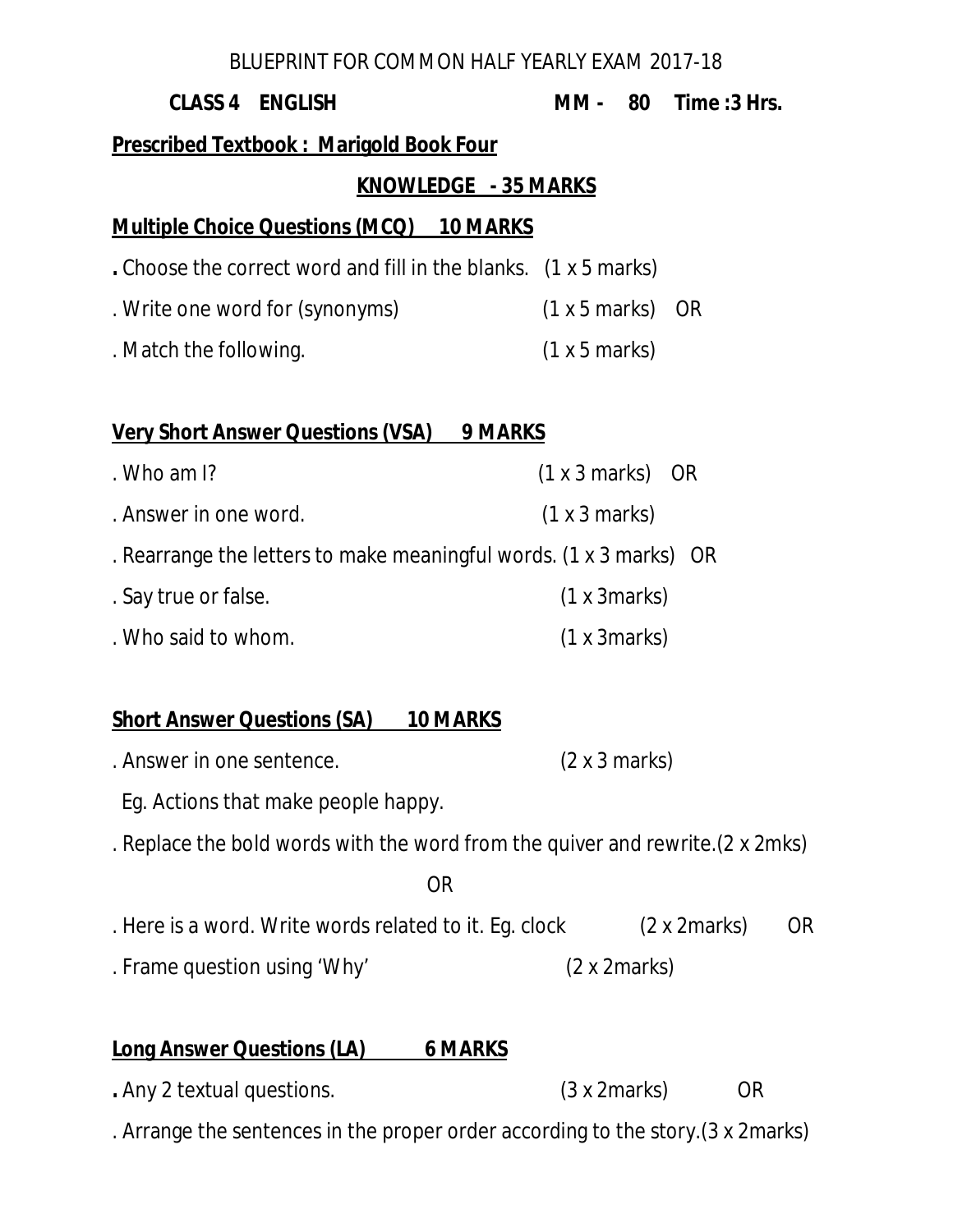#### **UNDERSTANDING 25 MARKS**

#### **Multiple Choice Questions (MCQ) 8 MARKS**

. MCQ's based on unseen passage and poem. (8 marks)

#### **Very Short Answer Questions (VSA) 8 MARKS**

- . Number the sentences in correct order. (4 marks)
- . Name the following (questions from the unseen passage and poem)(4 marks)

# **Short Answer Questions (SA) 9 MARKS**

- . Letter Writing. (5 marks) OR . Write story with the given outline. (5 marks) . Picture composition with helpbox/clues. (4 marks) OR
- . Look at the picture and complete the sentences. (4 marks)

# **APPLICATION 20 MARKS**

# **Multiple Choice Questions (MCQ) 6 MARKS**

. Do as directed. (1 x 6marks)

# **Very Short Answer Questions (VSA ) 7 MARKS**

- **.** Punctuate
- . Match the following.
- . Complete the sentences.
- . Correct the sentences.
- . Circle the odd one.

# **Short Answer Questions (SA) 7 MARKS**

- **.** Make 4 sentences using the words in the help box. (1 x 4marks)
- . Make sentences. (1 x 3marks) OR
- . Change the circled words to its opposites and rewrite. (1 x 3marks)

\*\*\*\*\*\*\*\*\*\*\*\*\*\*\*\*\*\*\*\*\*\*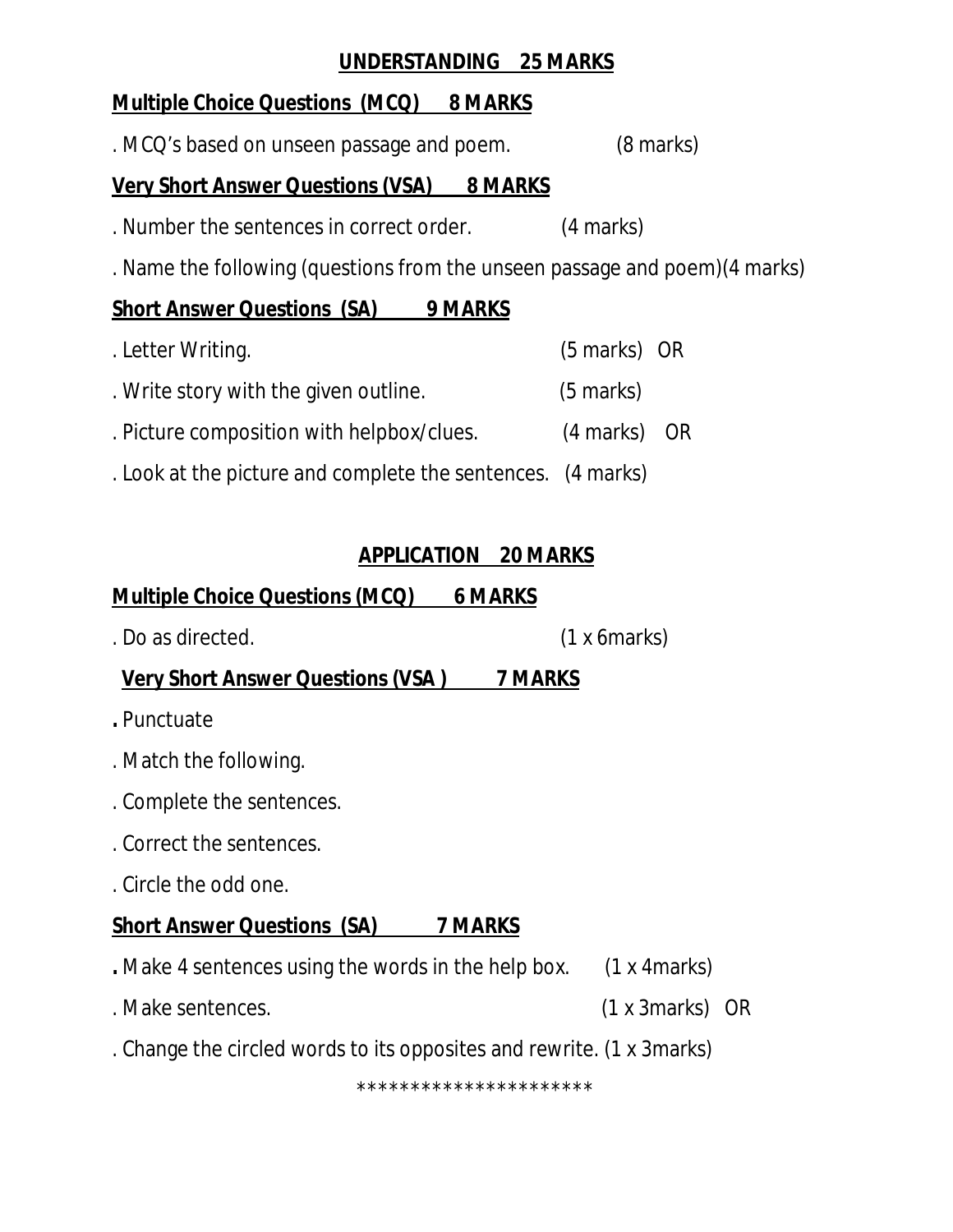#### **BLUE PRINT FOR COMMON HALF YEARLY EXAM 2017-18**

#### **CLASS 5 ENGLISH MM : 80 Time : 3 Hrs.**

# **Prescribed Textbook : Marigold Book Five**

#### **KNOWLEDGE**

# **Multiple Choice Questions MCQ 1 x 10 (10 MARKS)**

- **.** Fill in the blanks. (3 options)
- . Write another word for. (synonyms)
- . Match the following.

# **Very Short Answer Questions (VSA) 1 x 8 (8 MARKS)**

- **.** Answer in one word.
- **.** Who said to whom.
- . Rearrange the letters to make words.
- . Say true or false.

# **Short Answer Questions (SA) 2 X 4 (8 MARKS)**

- . Answer the following questions.
- . Complete the sentences. (textual)

# **Long Answer Questions (LA) 3 X 3 (9 MARKS)**

- **.** Character sketch.
- . Comparisons.

# **UNDERSTANDING 25 MARKS**

# **Multiple Choice Questions (MCQ) 1 X 8 (8 MARKS)**

. MCQ's based on unseen passage and poem.

# **Very Short Answer Questions (VSA) 1 X 8 (8 MARKS)**

- **.** Number the sentences in the correct order.
- . Find the words which mean the same as/opposites.
- . One short answer from each passage and poem.